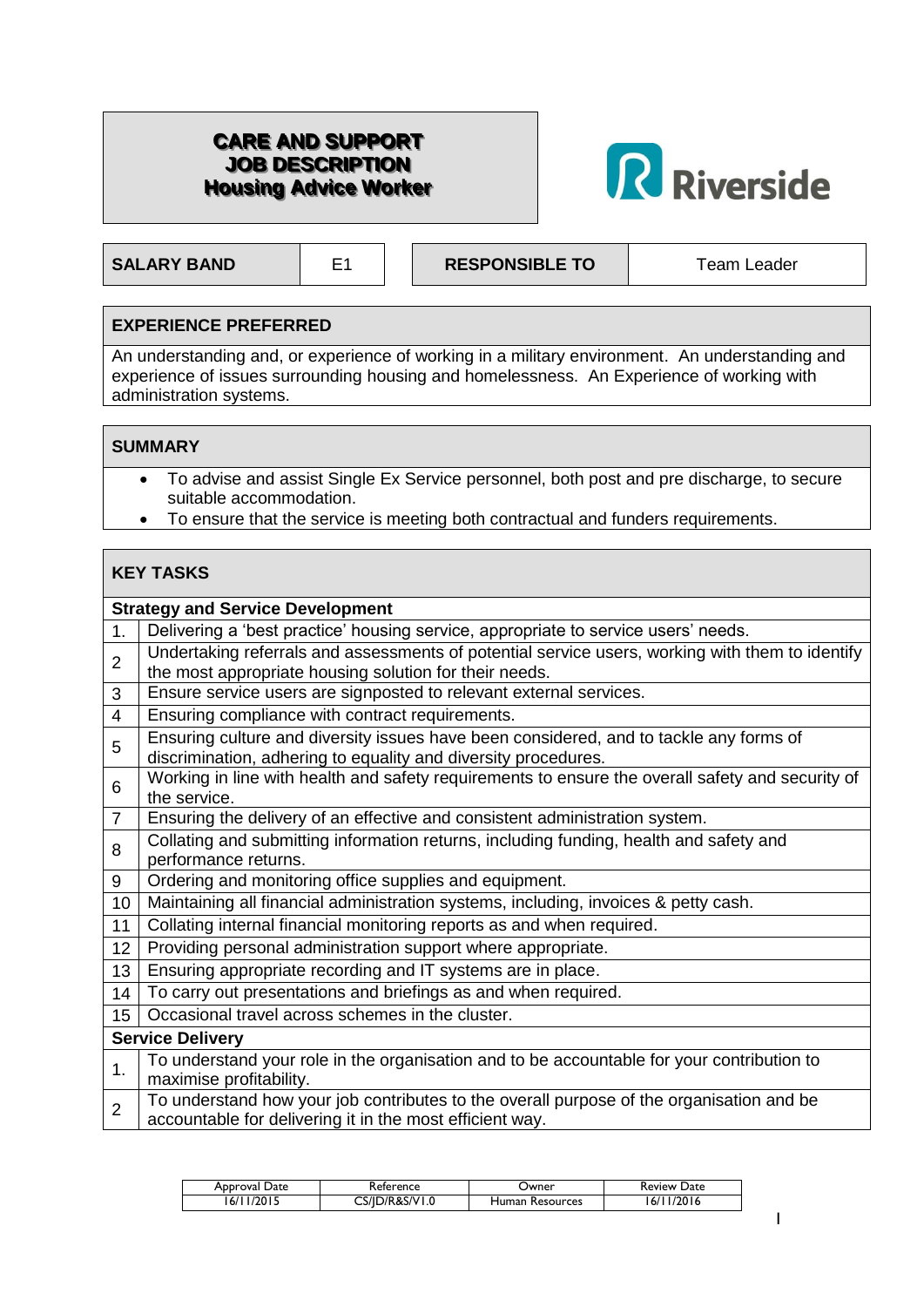| 3.                                                                                                                                                                                                 | To understand that your efforts will be customer led and be accountable for positive and<br>tangible outcomes.                                                                        |  |  |  |  |
|----------------------------------------------------------------------------------------------------------------------------------------------------------------------------------------------------|---------------------------------------------------------------------------------------------------------------------------------------------------------------------------------------|--|--|--|--|
| 4.                                                                                                                                                                                                 | To understand that Care and Support are a nationally focused organisation and to be                                                                                                   |  |  |  |  |
| 5.                                                                                                                                                                                                 | accountable for adhering to the agreed corporate policies and procedures.<br>Actively involved in team meetings and attending regular supervisions.                                   |  |  |  |  |
|                                                                                                                                                                                                    | Working with colleagues to ensure key performance indicators are being met.                                                                                                           |  |  |  |  |
| 6                                                                                                                                                                                                  |                                                                                                                                                                                       |  |  |  |  |
| $\overline{7}$                                                                                                                                                                                     | Working in line with company policies and procedures and the requirements of funders and<br>stakeholders to ensure effective service delivery.                                        |  |  |  |  |
| 8                                                                                                                                                                                                  | Working in partnership with other key agencies, both in the statutory and voluntary sectors.                                                                                          |  |  |  |  |
| 9                                                                                                                                                                                                  | Ability to use appropriate IT systems and maintain professional and timely records.                                                                                                   |  |  |  |  |
| 10                                                                                                                                                                                                 | Attending appropriate training and development opportunities as required.                                                                                                             |  |  |  |  |
|                                                                                                                                                                                                    | <b>Other Duties</b>                                                                                                                                                                   |  |  |  |  |
| 1.                                                                                                                                                                                                 | To provide a high quality, customer-orientated service championing<br>"Riverside Service Style" practices.                                                                            |  |  |  |  |
|                                                                                                                                                                                                    | Constantly review work outputs, setting improvement targets and appraising individual                                                                                                 |  |  |  |  |
| 2.                                                                                                                                                                                                 | performance.                                                                                                                                                                          |  |  |  |  |
| 3.                                                                                                                                                                                                 | Participate in the work of the Divisional team, encouraging innovation.                                                                                                               |  |  |  |  |
| 4.                                                                                                                                                                                                 | Undertake personal development and training as necessary to keep up to date with legal,<br>political, financial and other developments in the fields of housing and customer service. |  |  |  |  |
|                                                                                                                                                                                                    | To ensure compliance with Riverside's Equality and Diversity policy, in respect of employment                                                                                         |  |  |  |  |
| 5.                                                                                                                                                                                                 | and service delivery.                                                                                                                                                                 |  |  |  |  |
| 6.                                                                                                                                                                                                 | Ensure that all data is compliant with legislation and policies relating to data quality.                                                                                             |  |  |  |  |
| 7.                                                                                                                                                                                                 | To actively promote Riverside locally.                                                                                                                                                |  |  |  |  |
| 8.                                                                                                                                                                                                 | Any other relevant duties as required by the designated manager.                                                                                                                      |  |  |  |  |
|                                                                                                                                                                                                    | To ensure compliance with Riverside's safeguarding policies and procedures in every aspect                                                                                            |  |  |  |  |
| 9.                                                                                                                                                                                                 | of service delivery.                                                                                                                                                                  |  |  |  |  |
|                                                                                                                                                                                                    | <b>COMPETENCE FRAMEWORK</b>                                                                                                                                                           |  |  |  |  |
|                                                                                                                                                                                                    | <b>WORKING TOGETHER</b>                                                                                                                                                               |  |  |  |  |
|                                                                                                                                                                                                    | Trustworthy and confidential in all matters and acts to influence and win over others rather than use                                                                                 |  |  |  |  |
|                                                                                                                                                                                                    | authority. Responds positively to requests for information and willingly co-operates. Works cross                                                                                     |  |  |  |  |
|                                                                                                                                                                                                    | functionally with other teams to discuss issues and actively makes time to listen to others,                                                                                          |  |  |  |  |
|                                                                                                                                                                                                    | respecting their views and needs. Offers and accepts constructive advice and criticism and takes                                                                                      |  |  |  |  |
| their share of responsibility when things go wrong. Understands how their own behaviour impacts                                                                                                    |                                                                                                                                                                                       |  |  |  |  |
|                                                                                                                                                                                                    | on others and challenges unacceptable behaviour. Works effectively in a team participating,                                                                                           |  |  |  |  |
| responding positively and putting extra effort into achieving team objectives.                                                                                                                     |                                                                                                                                                                                       |  |  |  |  |
| <b>FOCUSING ON CUSTOMERS</b>                                                                                                                                                                       |                                                                                                                                                                                       |  |  |  |  |
| Seeks clarification on customer needs, chases information and follows up to ensure delivery of                                                                                                     |                                                                                                                                                                                       |  |  |  |  |
| what is required is within timescales. Takes pro-active steps to exceed customer expectations and                                                                                                  |                                                                                                                                                                                       |  |  |  |  |
| add value, without unnecessarily hindering or putting pressure on self or team's area of work.<br>Seeks out customer feedback and acts on it and remains calm and patient in the face of difficult |                                                                                                                                                                                       |  |  |  |  |
| situations and consistently demonstrates the use of "Riverside Service Style" techniques and tools.                                                                                                |                                                                                                                                                                                       |  |  |  |  |
| Understands and demonstrates the Customer Charter and has a "can do" approach. Treats                                                                                                              |                                                                                                                                                                                       |  |  |  |  |
| complaints as "real gold" opportunities to improve service.                                                                                                                                        |                                                                                                                                                                                       |  |  |  |  |
| <b>GOING FOR IT AND STICKING WITH IT</b>                                                                                                                                                           |                                                                                                                                                                                       |  |  |  |  |
|                                                                                                                                                                                                    | Trusts in their own judgement, makes decisions confidently and with hindsight are correct. Analysis                                                                                   |  |  |  |  |
|                                                                                                                                                                                                    | data logically and plans work that takes into account peaks and troughs uses own initiative and                                                                                       |  |  |  |  |
|                                                                                                                                                                                                    | adapts plans quickly to address changes in the environment. Perseveres even when task appears                                                                                         |  |  |  |  |
|                                                                                                                                                                                                    | boring striving to achieve a quality outcome. Sets out and communicates clear objectives and                                                                                          |  |  |  |  |
|                                                                                                                                                                                                    | milestones to all those involved and monitors achievement against plans. Consults others in the                                                                                       |  |  |  |  |
|                                                                                                                                                                                                    | planning process to get the best workable plan. Is able to review own performance objectively and                                                                                     |  |  |  |  |
|                                                                                                                                                                                                    |                                                                                                                                                                                       |  |  |  |  |

| Date<br>Approval | Keference | Jwner            | Review<br>Date |
|------------------|-----------|------------------|----------------|
| וחרו             | )/R&S/V   | Human            | 6/             |
| 61               | ۱۰''د۔    | <b>Resources</b> | 16             |